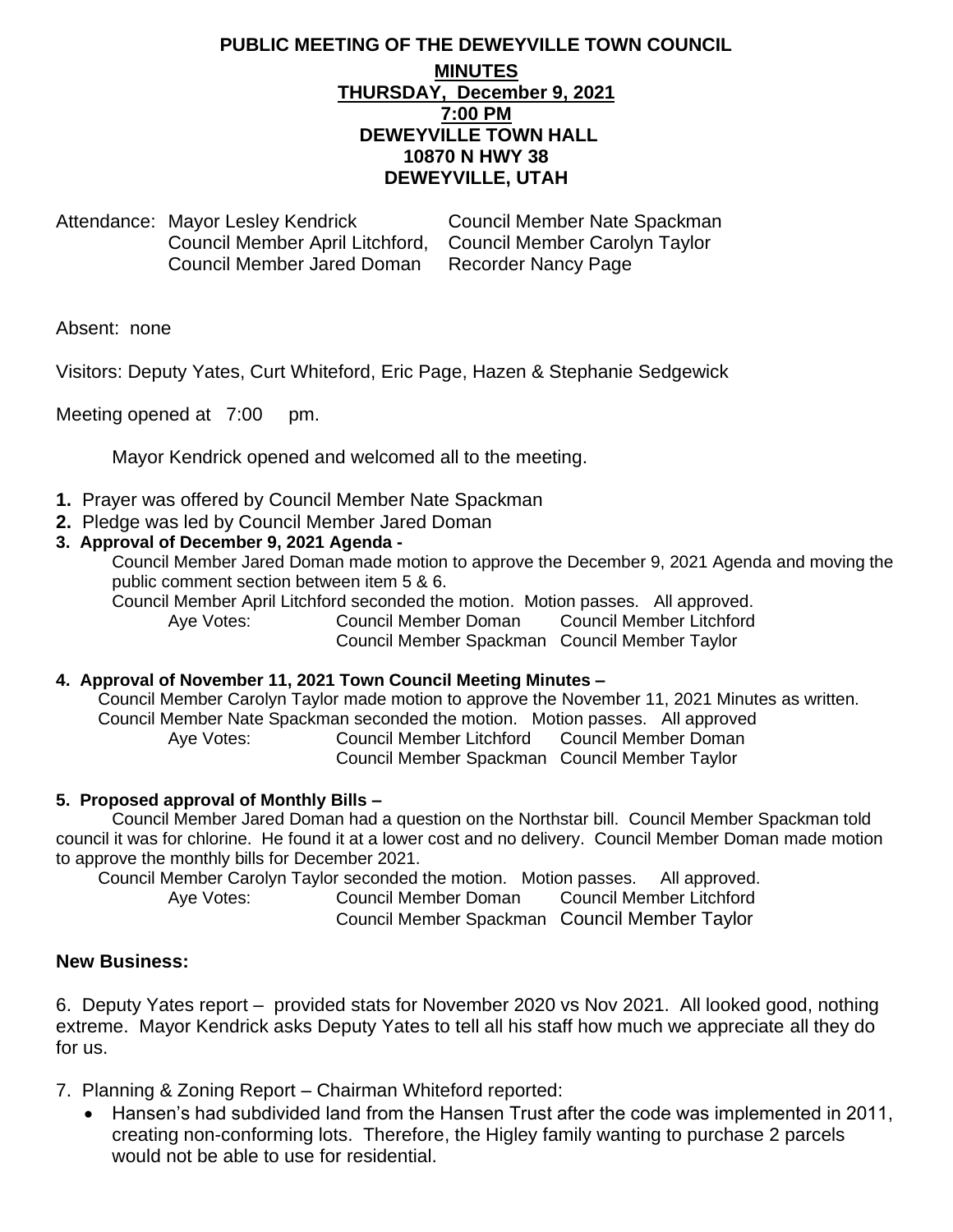- Carl Mackley from BRWCD was issued a building permit on a 1-acre lot on the Kliger property to construct a water vault and pumphouse.
- Tyson Gardner has purchased ground south of Nate Spackman and received permission to subdivide ground into 2 legal conforming lots in the RR5 zone.
- More discussion on the code book. Kristen has compiled changes and updated and getting close to completion and John Jansen's approval.

Mayor Kendrick now interrupts the meeting agenda by going to the public comment portion of the meeting: (See Public Comment Section)

8. BRWCD Right of Way -. Water pipeline easement from the well on Kliger property to where it needs to go will go through the Deweyville Cemetery. The town will be compensated for this at fair market value.

Council Member Nate Spackman makes a motion to approve the BRWCD easement right of way of 1,050 linear feet East of the Deweyville Cemetery. Council Member Jared Doman seconds the motion. Motion passes. All approved. Aye Votes: Council Member Doman Council Member Litchford Council Member Spackman Council Member Taylor

9. Town Engineer – after some research Mayor Kenrick proposed that Jones & Associates would be a good fit for Deweyville as a new engineering company. They are out of Ogden, but would make themselves available at anytime for any issues that arise. They handle situations for many small rural entities here in the valley all which have been very satisfied with their services. Lower in cost.

Council Member April LItchford makes a motion to accept and approve Jones & Associates for the Deweyville Town engineering firm. Council Member Nate Spackman seconds the motion. Motion passes. All approved.

Aye Votes: Council Member Doman Council Member Litchford Council Member Spackman Council Member Taylor

10. Ordinance Discussion – Mayor Kenrick would like to spend some time at short town council meetings to go through current town ordinances before we tackle rewriting the master plan. Mayor suggests scanning and digitizing town information on jump drives and keeping them in a small fireproof sate. Council agrees.

11. Furnace Room Improvement – Wes Heward has volunteered to hang existing sheetrock in furnace room and purchase a couple more pieces to complete. Also install hooks for hanging things and keeping them off the floor. Council agrees to let him go ahead.

## **Public Comments:**

P & Z Council Member Eric Page provide the council with some information concerning 2 property owners, Sedgewick's and Claine Smith in the small Clint Lish subdivision. The approved plat map, shows a 60' easement off the highway heading south in front of the Smith property along to Shelby Braegger's home, which it should be. The zone book requires 18' on both sides of a 24' road which is what was put in, The Plat map shows a 30' easement with a 30' road on